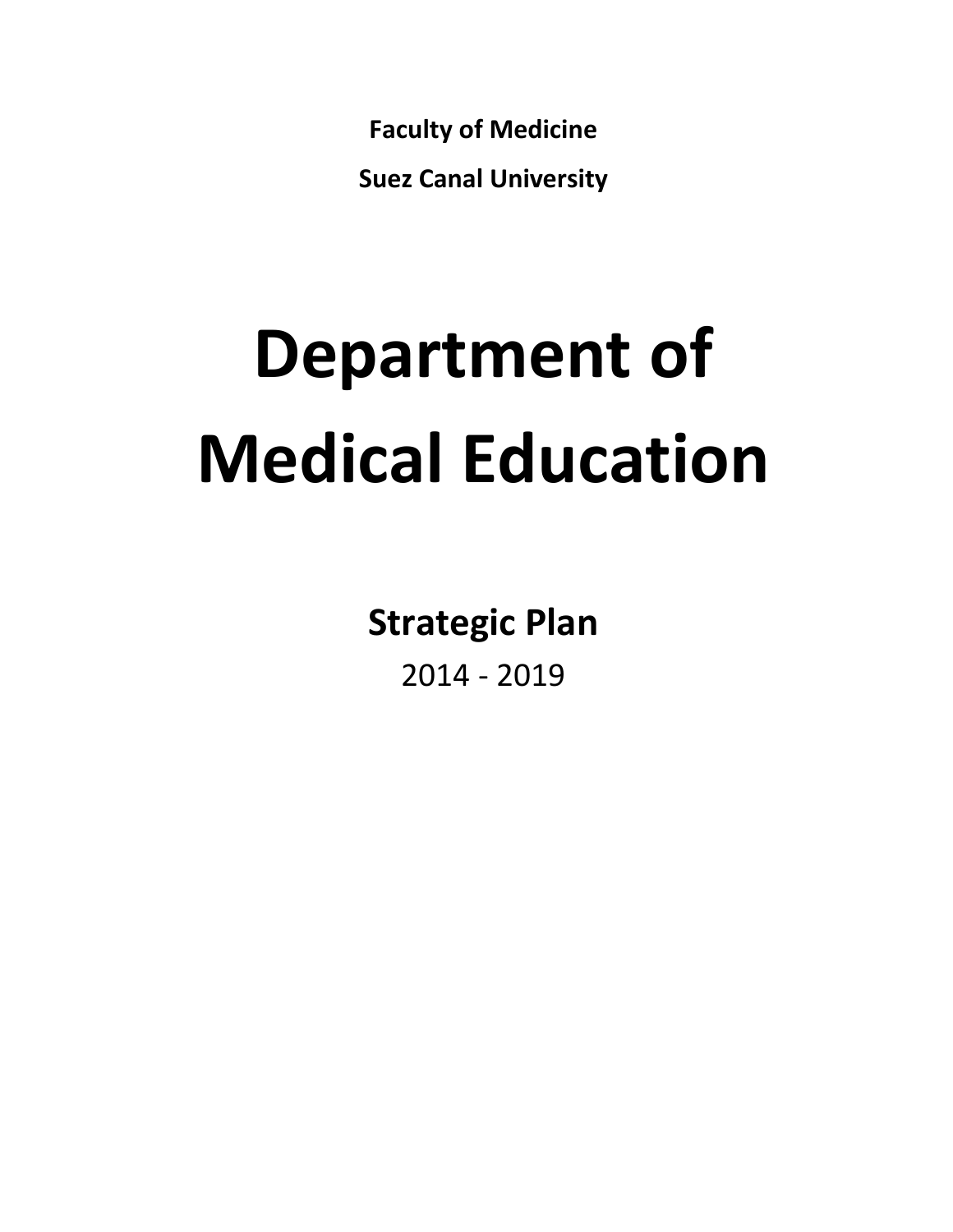# **Introduction**

The Faculty of Medicine, Suez Canal University (FOMSCU) was established in 1978. The College at present admits up to 150 students annually and the number of students currently registered in the undergraduate medical program is approximately 850 students.

The College follows a problem-based, student-centered curriculum. In this system of education, teaching and learning are carried out through an integrated organsystem based process with the faculty members acting as facilitators to small groups of students. This educational strategy, which is currently being adopted by an increasing number of Medical Colleges throughout the world, aims at equipping the medical graduate with the sound knowledge, appropriate attitudes and essential professional skills which are necessary for the effective and successful practice of medicine in the community, and for lifelong learning in the rapidly advancing field of medicine.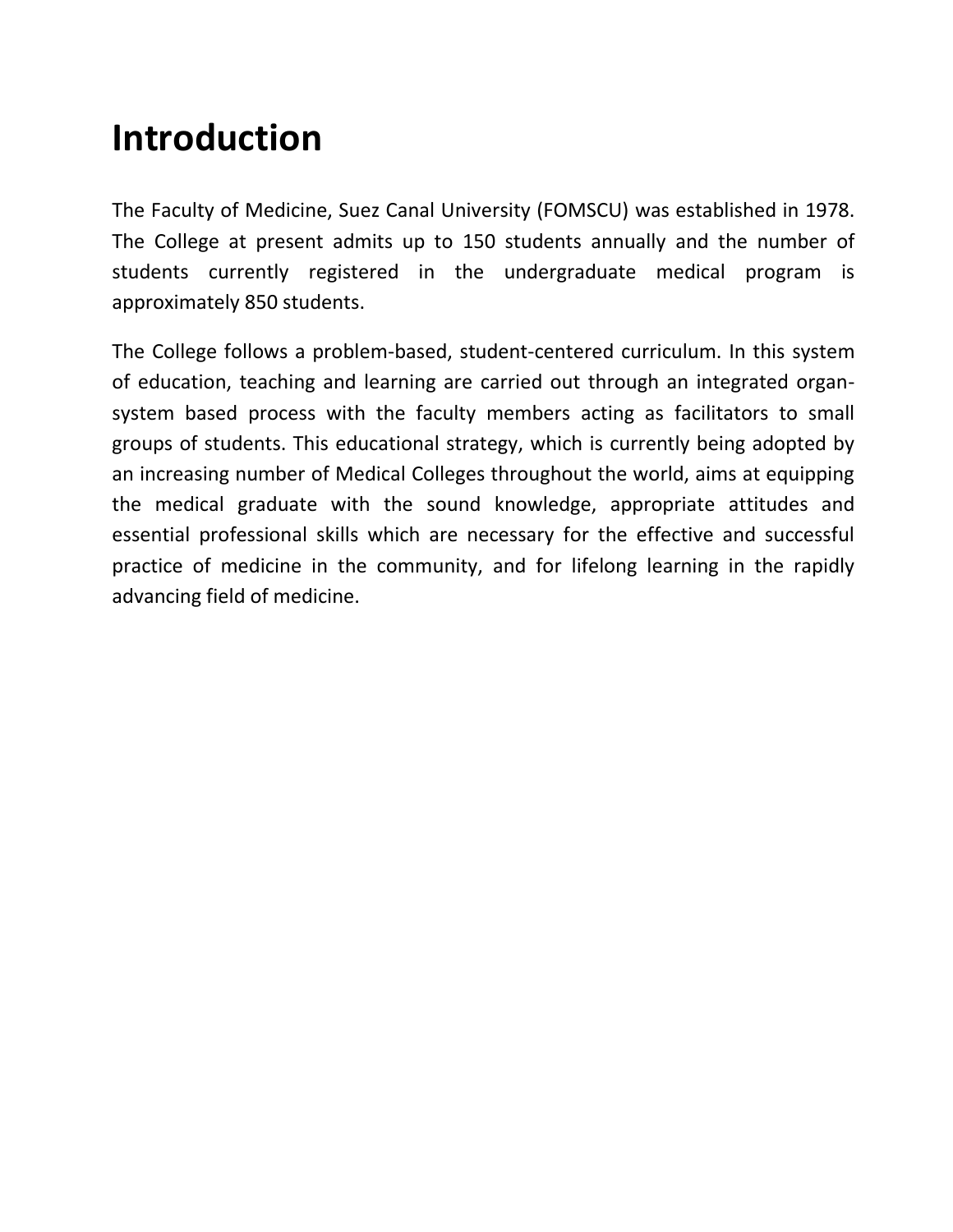## **Strategic Analysis (SWOT analysis)**

The SWOT analysis (Strengths, Weaknesses, Opportunities & Threads) for establishing an Department of Medical Education at FOM-SCU is summarized in table (1) and details are explained below:

#### **Strengths:**

 **Leadership role and international recognition of FOM-SCU in medical education**

The FOM-SCU has demonstrated its leadership position, both in the Arabian Gulf region and internationally.

- a) FOM-SCU has been an active institutional member of the network of community-oriented institutions in the health professions since 1984.
- b) FOM-SCU has been designated as a WHO Collaborating Center for Educational Development in the EMRO Region.
- c) FOM-SCU has led the way in introducing the accreditation processes for Egyptian medical colleges and developing accreditation standards in line with international standards.
- d) The college conducted many faculty development workshops, training courses, and degree programs in health professions education in Egypt.

#### **Faculty expertise**

At the FOM-SCU, faculty members are involved in medical education research. However, their research commitments are not limited to their areas of specialization and many of them are active in promoting medical education. Faculty development programs in medical education are a constant feature at the college. There is a core of medical education experts in the college who run different workshops every year for training faculty members in the various roles expected from a faculty in a PBL program: tutoring skills, problem design, and student assessment.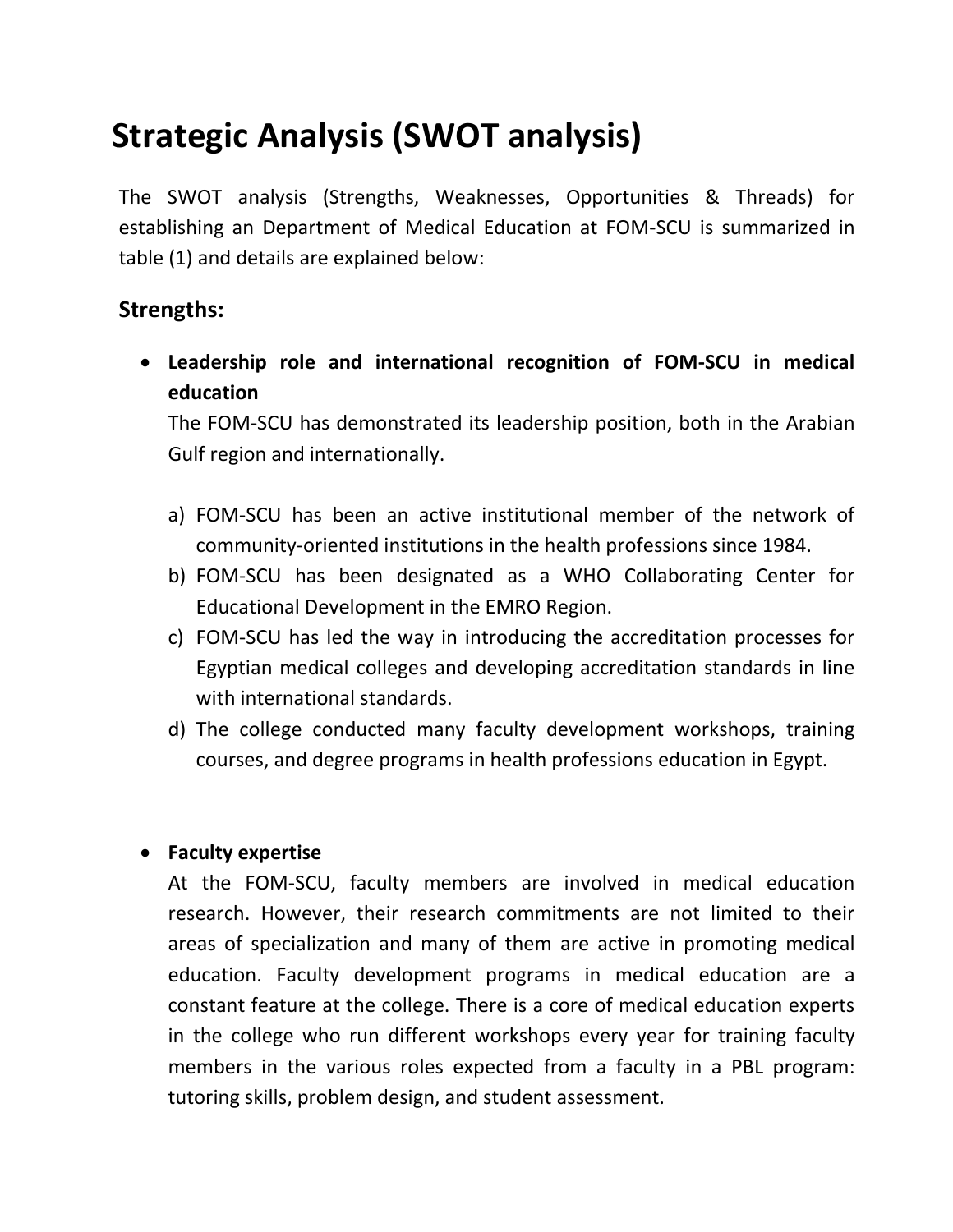### **Opportunities:**

- **The national need for medical education research:** In recent years, there has been emergence of many medical colleges in Egypt. There is a current trend of changing medical curricula towards outcome-based, integrated models. However, studies are required to examine the impact of these changes on the quality of learning, teaching and assessment and ultimately on patient care. For example, understanding how well graduates of the different curricula are prepared with core competencies required for medical practice is an important area of needed research.
- **Building collaborative research in Medical Education:** One of the challenges in conducting medical education research (in general) and in Egypt in particular is that most of the research is carried out within an applied, practical setting where the people involved do not have educational research as their first priority. Medical education department can help in building initiatives that enhance collaborative educational research covering core aspects of the educational process in the region. This opportunity brings richness for the cross-institutional medical education research because of the following reasons:
	- 1) The shared social and cultural values among the Egyptian medical students.
	- 2) The data from different Egyptian medical schools can help in benchmarking by comparing data from the different institutions at the level of input, process, output and outcome.
	- 3) The collaboration between the different Egyptian institutions will add more strength to the research projects with input from a wider critical mass of skilled medical education researchers in each institution where the research skills can be complemented.
	- 4) Sharing resources across the institutions can help to ensure an efficient and a cost-effective implementation of any collaborative projects.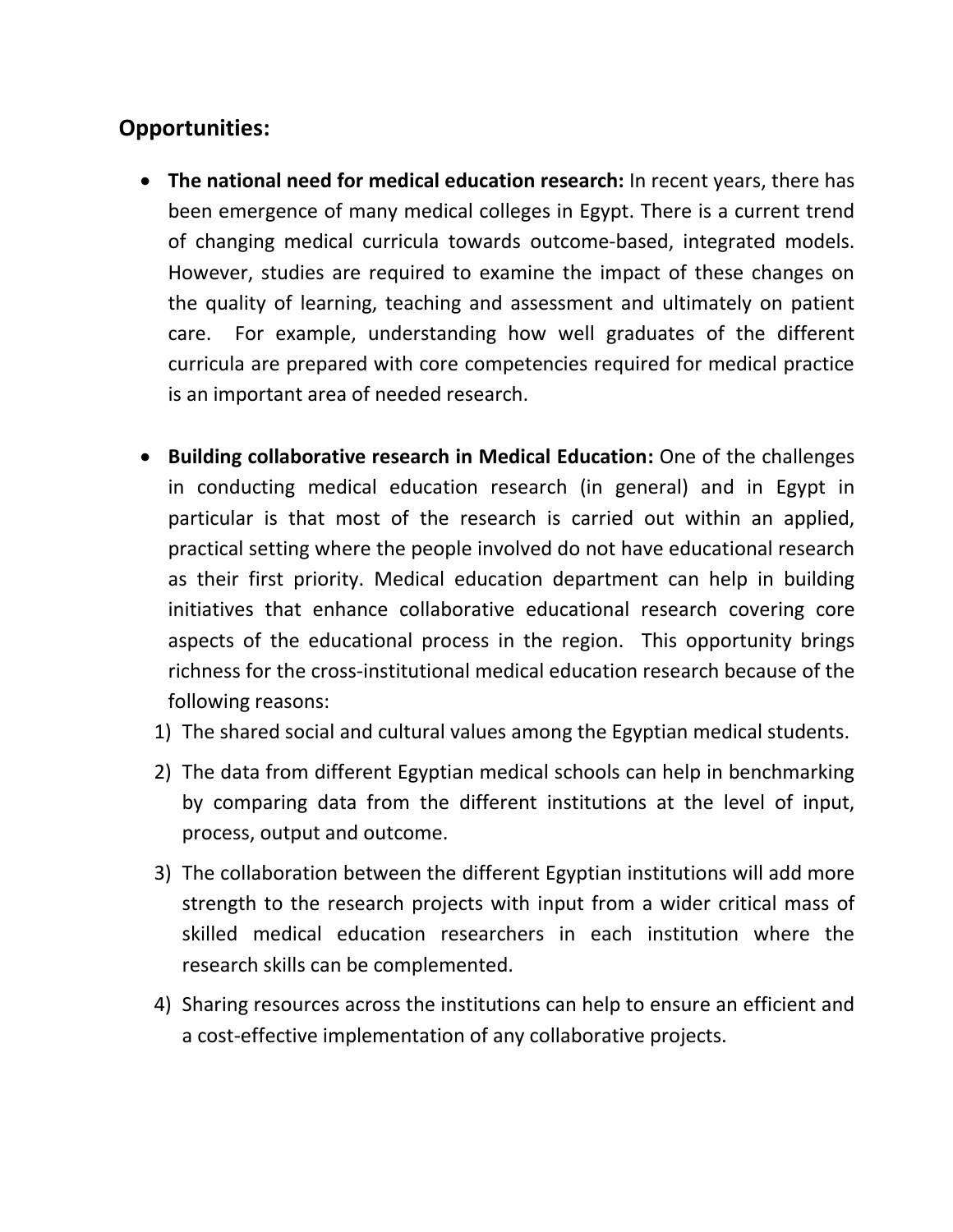- 5) With collaboration, the impact of the research can go beyond small numbers and therefore, the outcomes of the research project such as publications, reports and presentations can be generalizable.
- **Establishing an Egyptian Consortium for student assessment:** The Medical Education Department can take the initiative in developing a national consortium for sharing test items between Egyptian medical schools. This initiative can help in establishing a homogenous and manageable pool of quality questions and can be used for benchmarking Egyptian medical colleges and potentially can generate revenues for the FOM-SCU.

#### **Weaknesses:**

- The funding for medical education research has been very small compared with what is available in the basic and clinical sciences.
- The Information Technology (IT) support currently available at FOM-SCU is unlikely to fulfill the planned mission of the Chair of medical education.

#### **Threats:**

- The brain drain of faculty members in medical education by moving to Gulf Countries.
- The challenge of competition, especially in the area of staff training.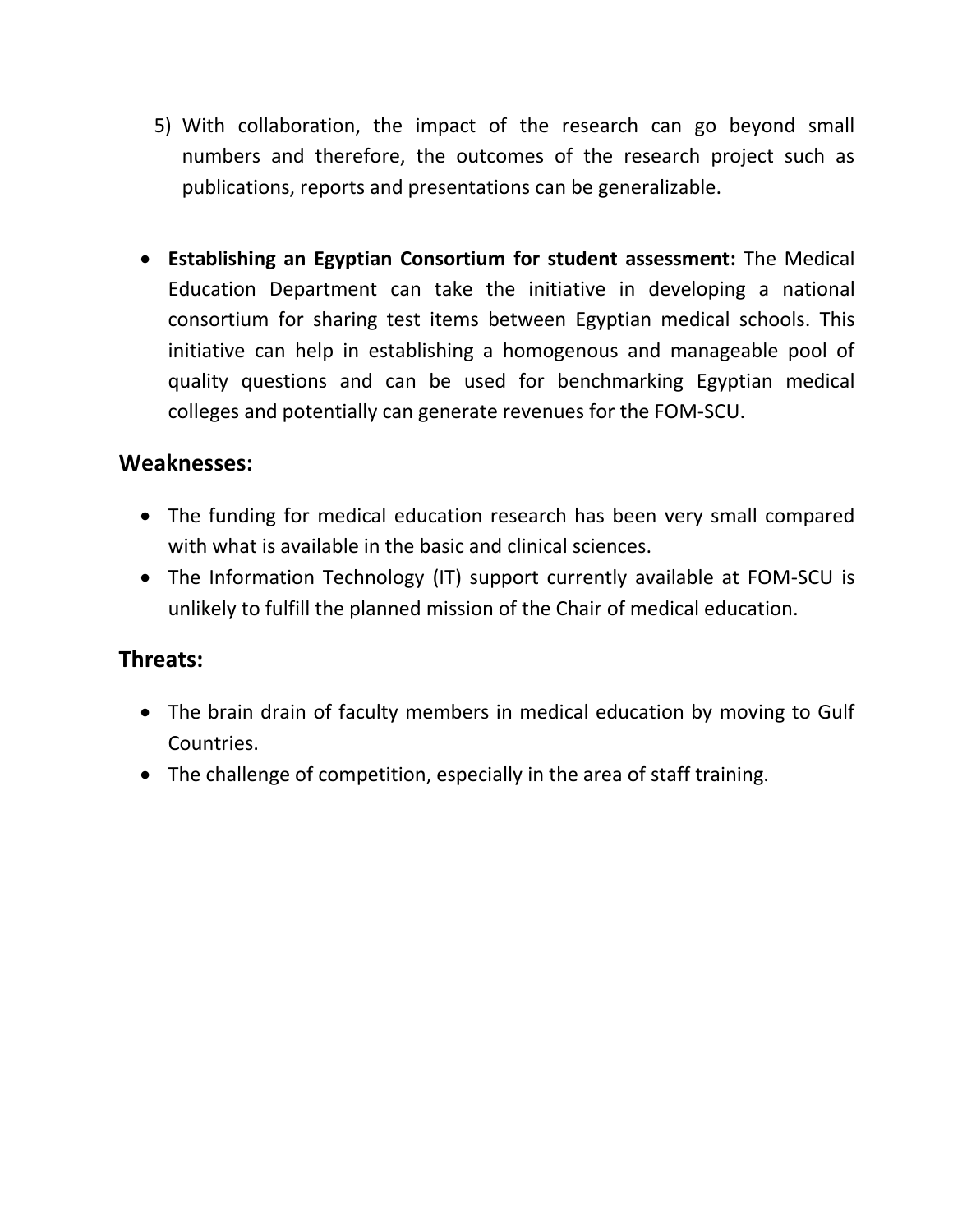## **Table (1):** SWOT Analysis for the Department of in Medical Education at FOM-SCU

| <b>Strengths</b>                                                         | <b>Weaknesses</b>                               |
|--------------------------------------------------------------------------|-------------------------------------------------|
| • Leadership role of FOM-SCU in medical education                        | • Lack of good IT support                       |
| • Faculty expertise in medical education                                 |                                                 |
| • WHO Collaborating Center for Educational<br>Development                |                                                 |
| • Innovative PBL curriculum for over 30 years                            |                                                 |
| <b>Opportunities</b>                                                     | <b>Threats</b>                                  |
| • Collaborative research projects with other Egyptian<br>medical schools | The brain drain of faculty experts<br>$\bullet$ |
| • Training courses, workshops and consultations in<br>medical education  |                                                 |
| • Egyptian Consortium for sharing test items                             |                                                 |
|                                                                          |                                                 |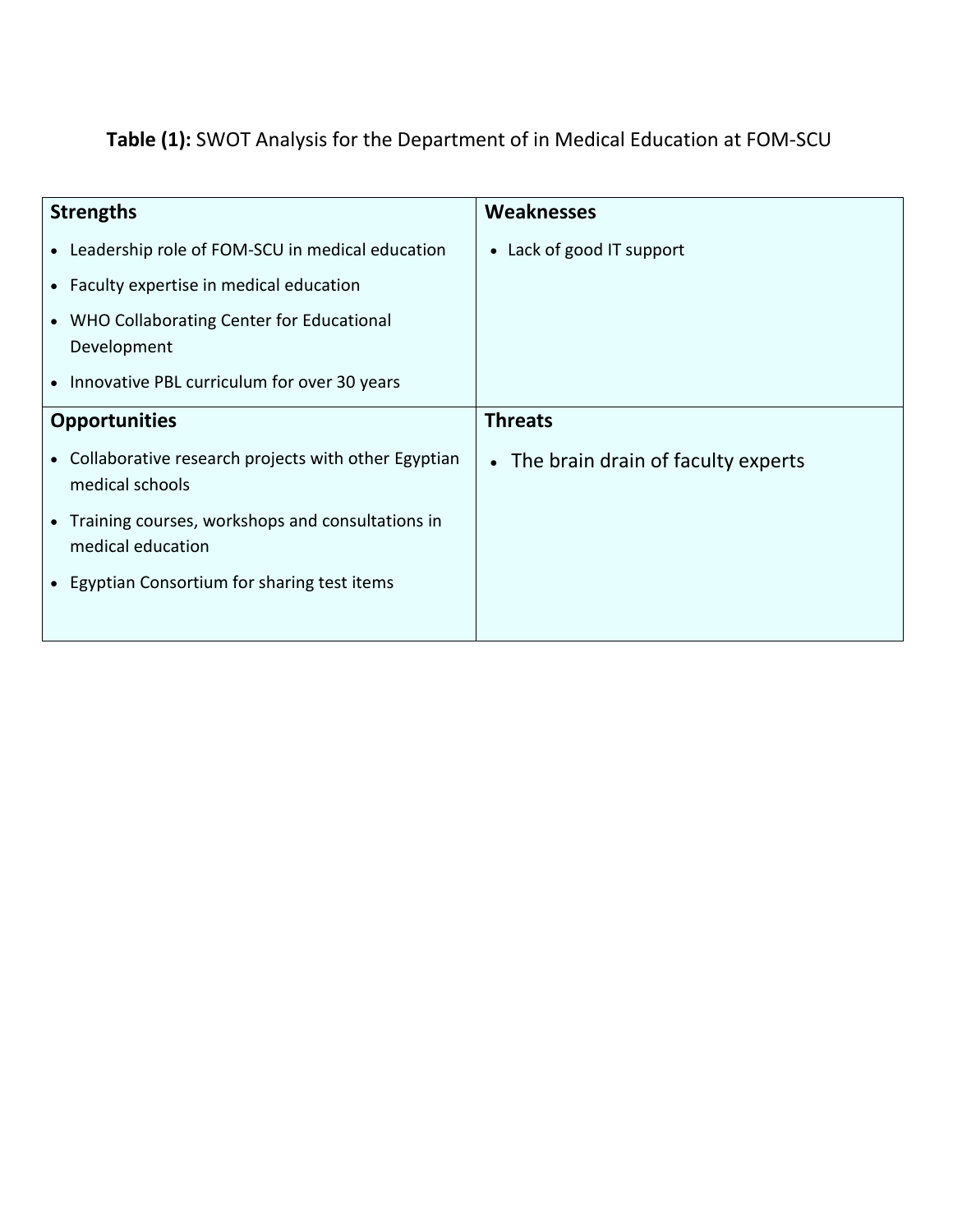## **Vision and Mission**

#### **Vision:**

We aspire to be a center of excellence in the field of medical education in the Eastern Mediterranean region.

#### **Mission**

Our mission is to promote medical education in Egypt through collaboration, innovation, and leadership.

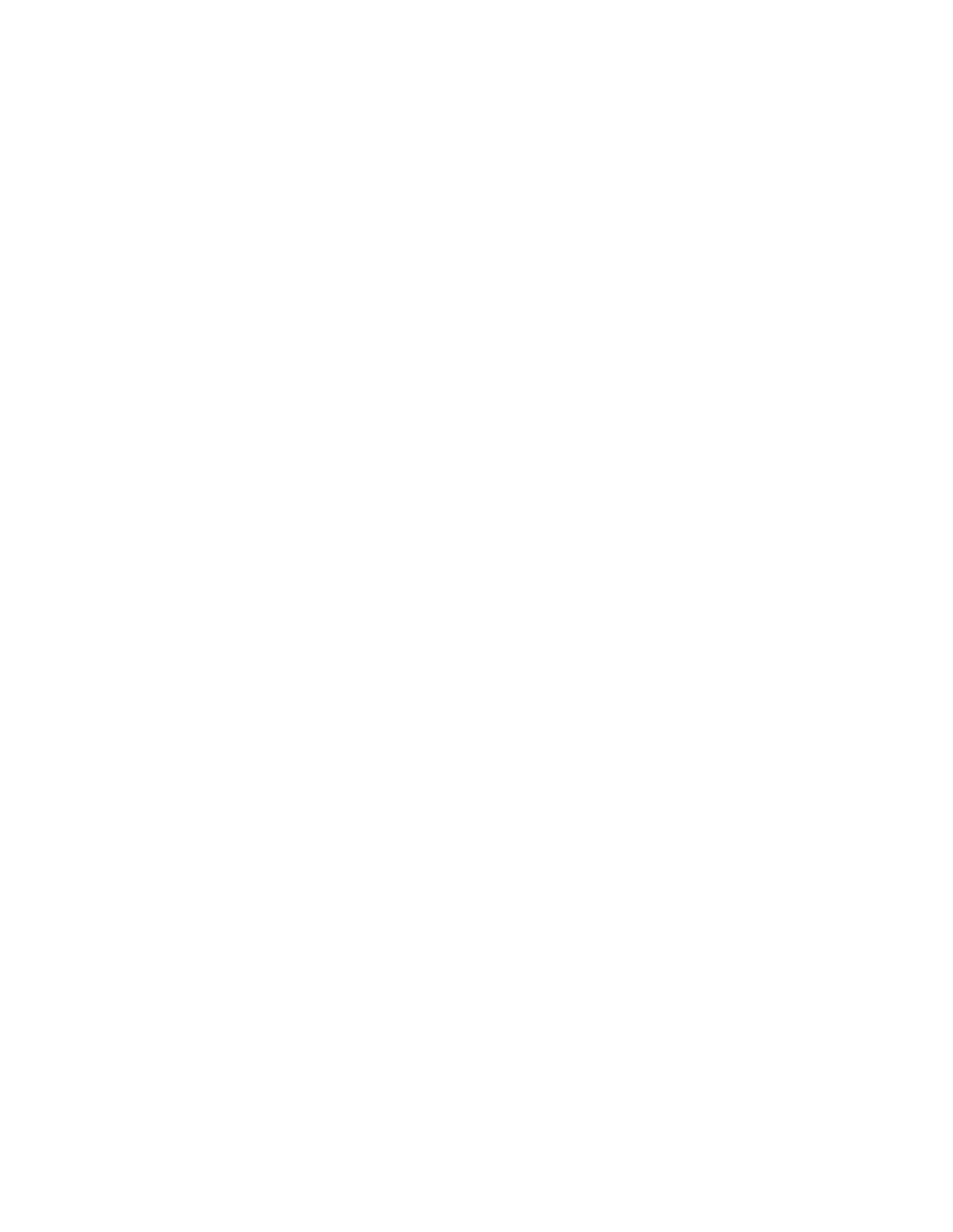## **Strategic Goals**

We support our mission and the fulfillment of this vision by striving toward the following goals:

- 1. Activate the role of the Department in improving the quality of medical education program at the FOM-SCU
- 2. Foster and facilitate excellence in medical education research locally and regionally.
- 3. Provide opportunities for partnership and collaboration in medical education with other national medical schools
- 4. Organize leading national events in medical education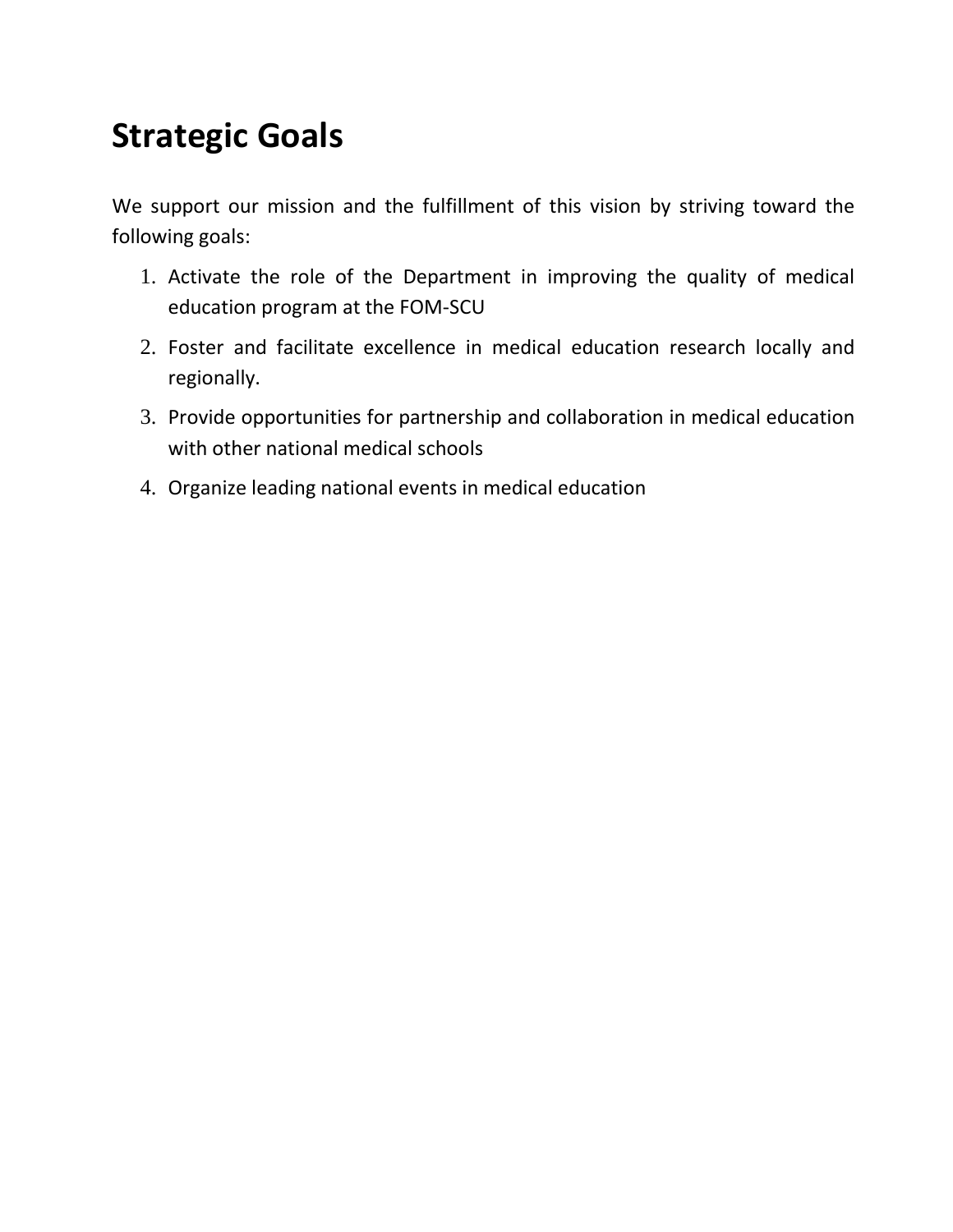## **Objectives & Key Strategies**

| <b>Strategic objective</b>                                                                                           | <b>Key Strategies</b>                                                                                   |  |
|----------------------------------------------------------------------------------------------------------------------|---------------------------------------------------------------------------------------------------------|--|
| Goal #1: Activate the role of the Department in improving the quality of medical<br>education program at the FOM-SCU |                                                                                                         |  |
| Improve the quality of PBL<br>problems                                                                               | Design new PBL problems with better quality criteria                                                    |  |
|                                                                                                                      | Design tutor guides attached with each PBL problem                                                      |  |
|                                                                                                                      | Design mini-problems for application of knowledge along with each<br>weekly PBL problem                 |  |
|                                                                                                                      | Conduct a series of workshops on PBL problem design and designing<br><b>Tutor Guides</b>                |  |
| Improve the quality of student<br>assessment                                                                         | Establish a new database for student assessment                                                         |  |
|                                                                                                                      | Promote good student assessment practice, e.g. blueprinting, standard<br>setting, test item analysisetc |  |
|                                                                                                                      | Conduct a series of workshops on constructing test items and other                                      |  |
|                                                                                                                      | areas of student assessment                                                                             |  |
| Goal #2: Foster excellence in medical education research nationally and regionally                                   |                                                                                                         |  |
| Promote greater awareness &                                                                                          | Design and deliver workshops for faculty in medical education research                                  |  |
| involvement of medical<br>education research among                                                                   | Keep faculty informed about updates in specific areas of medical<br>education research                  |  |
| <b>FOMSCU faculty</b><br>Promote publishing quality                                                                  | Establish a service for local review and advise for medical education                                   |  |
| research in Medical Education                                                                                        | research publications                                                                                   |  |
|                                                                                                                      | Encourage writing grants for education research                                                         |  |
|                                                                                                                      | Publish articles in high impact education journals                                                      |  |
| Goal #3: Provide opportunities for partnership and collaboration in medical education                                |                                                                                                         |  |
| with other national medical schools                                                                                  |                                                                                                         |  |
| Promote inter-institutional                                                                                          | Establish collaborative research projects with other Egyptian medical                                   |  |
| collaborative research plans                                                                                         | schools                                                                                                 |  |
| across Egyptian medical<br>schools                                                                                   | Publish collaborative medical education research                                                        |  |
| Establish an Egyptian                                                                                                | Establish and maintain a reliable and appropriate IT infrastructure for                                 |  |